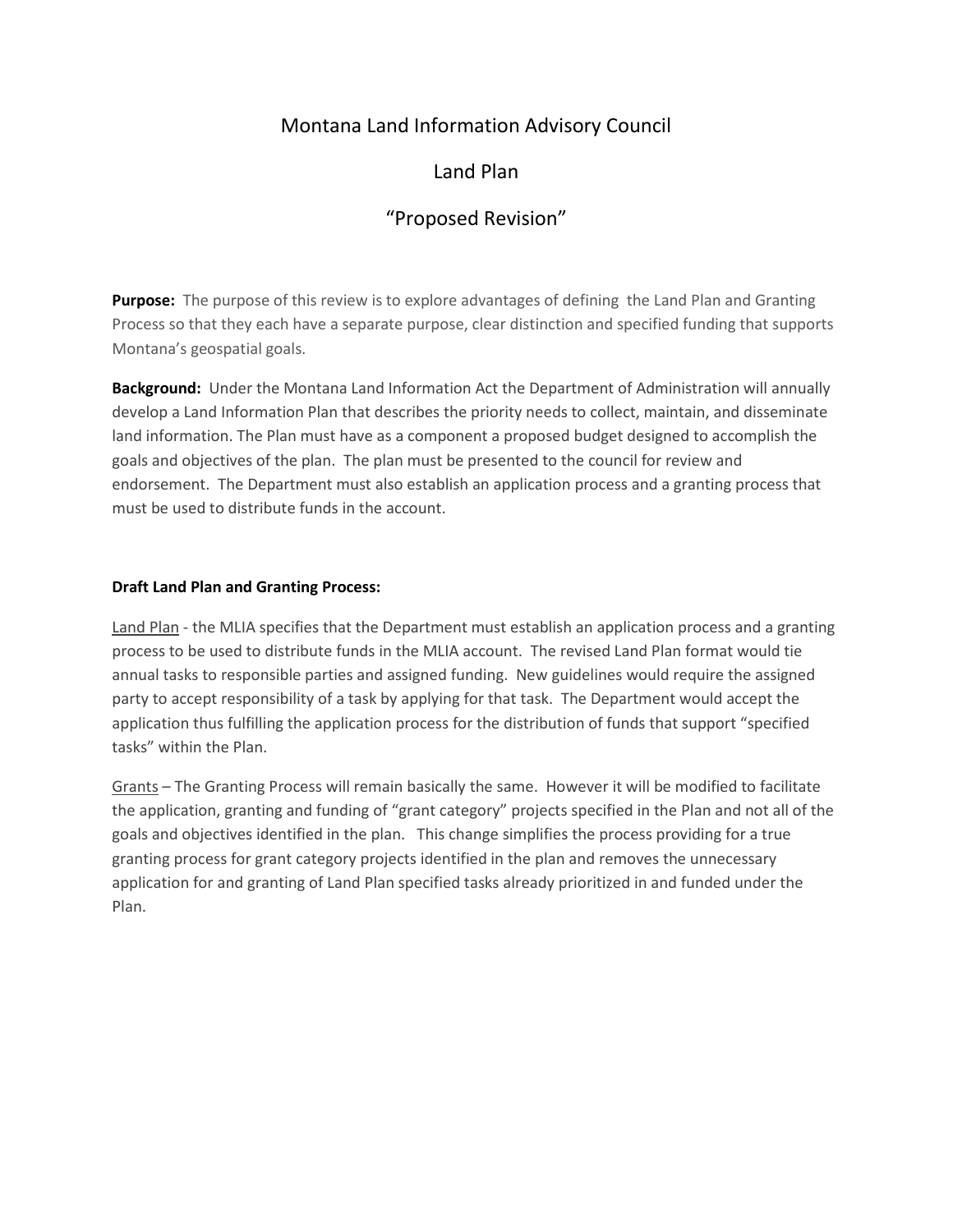**Proposed Land Plan Sections:** write the land plan using the following sections.

- 1) Introduction and Overview
- 2) Application and Granting Process
- 3) Accomplishments
- 4) Current Challenges
- 5) Land Plan Priorities Proposed for Funding
	- A. Specified Tasks
	- B. Grant Categories
- 6) Action Plan and Budget

## **Example of Draft Plan** *(all content described are examples)*

Introduction and Overview: The2012 Land Plan is recommended to and approved by the Department as specified by the MLIA. The purpose of the annual Land Plan is to announce, describe, and fund priorities for the coming year.

Application and Granting Process: There will be an application process to support priority needs identified in the plan. Applications must be made for Specified Tasks and Grant Categories. For Specified Tasks the application will consist of a letter to the Department applying for and accepting the task and associated funding as well as the responsibility to complete the task as approved by the Department. For Grant Categories the application process will consist of a proposal to the Department addressing the priority grant needs identified in the plan.

Accomplishments: In 2011 the Department successfully funded the production and maintenance of four MSDI layers (National Hydrography Dataset, Transportation, Structures and Administrative Boundaries) and partially funded the Landcover data theme. The GIS community proposed and developed the Montana Names Data Theme as the  $14<sup>th</sup>$  MSDI Layer and the Department approved this layer in July, 2010. Successful grants that supported the goals and objectives of the council in 2011 included Lake County addressing, Ravalli County multipurpose cadastre, West Helena Valley Volunteer Fire Department and the Fort Peck Tribe GIS portal. In 2011 the county portion of the MLIA funding supported the following projects………..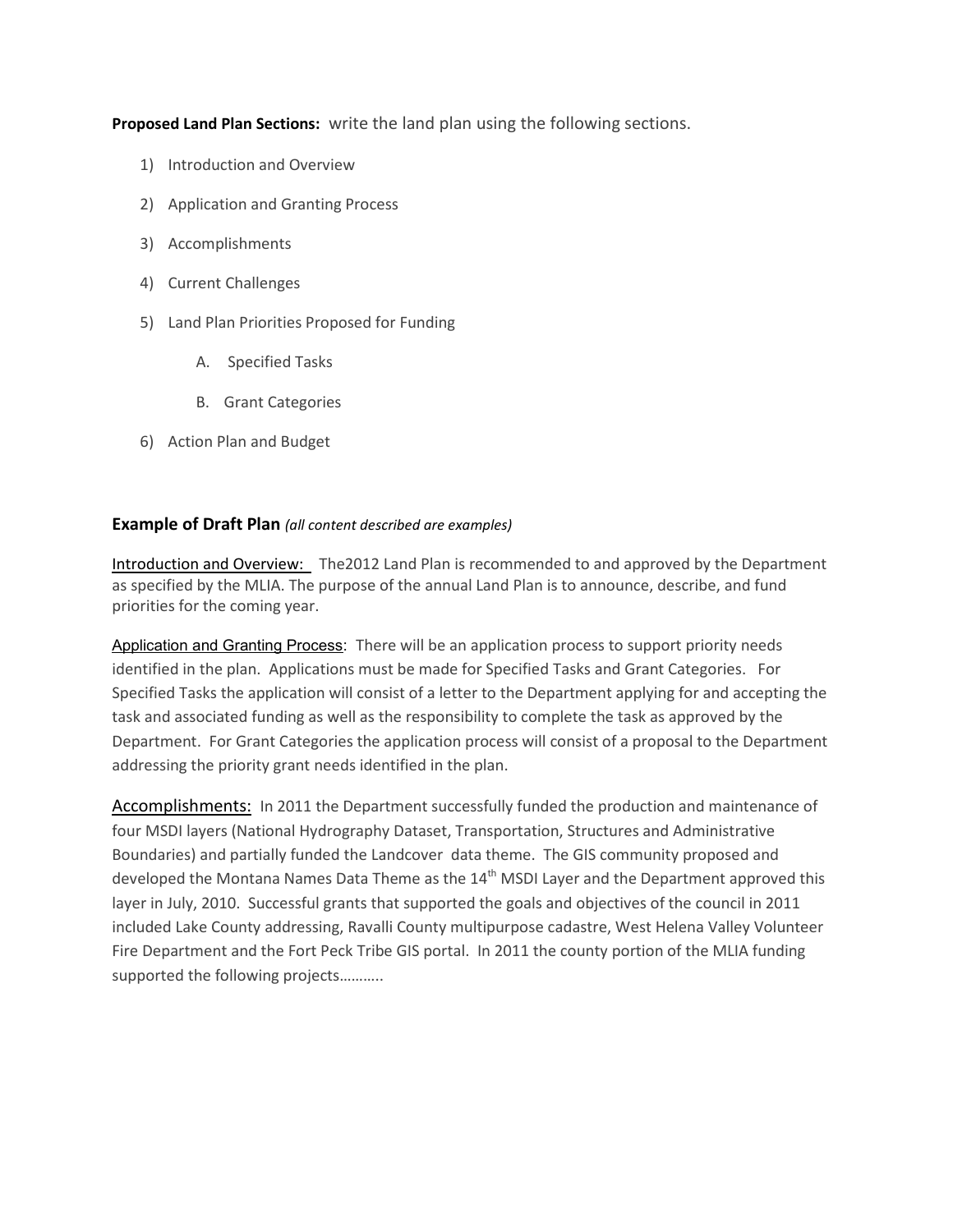# Current Challenges:

- 1) Communication / Outreach the Department and its supporters must find better ways to communicate our efforts and accomplishments. Target audience in 2012 is the State Legislature, other state and local agencies, and the Governor's Office………
- 2) MSDI Framework Maintenance the state must continue to maintain the investment it has made in framework data layers………

Land Plan Priorities Proposed for Funding (A-Specified): In order to fulfill the purpose of the act the Department has identified the following specific Land Plan priorities (goals) for state FY 2012.

- A1 Carry out the Duties of the Department Related to MCA 90-1-404...
- A2 Geospatial Community Communication and Outreach…………..
- A3 Develop and Support MSDI Framework Layers…………..
- A4 Enhance and Support Data Search and Access…………..
- A5 Create State Mandated Data Use Policy...............

Land Plan Priorities Proposed for Funding (B – Grant Categories): In order to fulfill the purpose of the act the Department identifies the following grant categories for state FY 2012.

- B1 Support Local Government / Tribal GIS Infrastructure
- B2 Assist Local and Regional Planning
- B3 Support Data Geosync between local, state and federal data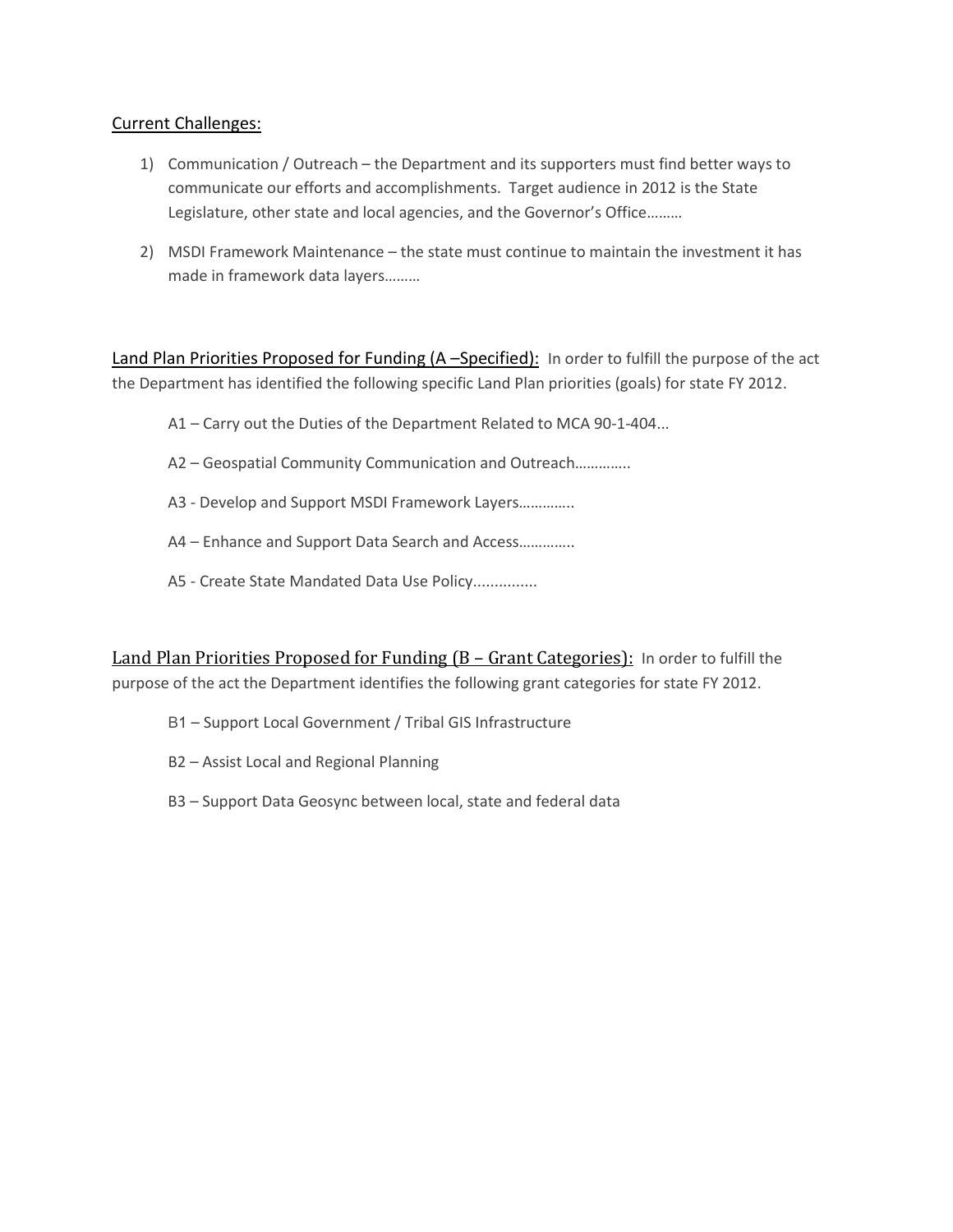### Action Plan and Budget:

- A1-1 Department Duties and Support
	- a. Department Duties as Described in MCA 90-1-404
	- b. Responsible Party is: Department of Administration BMSC
	- c. Budget Line: \$

#### A2-1 Communication and Outreach

- d. Develop and publish best practices for all accepted MSDI Framework Themes
- e. Responsible party is: Individual Data Theme Leads
- f. Budget Line: N/A

## A2-2 Communication and Outreach

- a. Develop advocacy agenda and distribute to Governors Office, Legislators, State Budget Office, State Agency Directors, MACO, and the Montana League of Cities and Towns.
- b. Responsible party is: Department w/ advice from Council
- c. Budget Line: Department General Coordination Budget

### A3-1 Support Priority MSDI Framework Theme – MSDI Specific Task

- a. Support Framework Data MSDI Specific
- b. Responsible party is:
- c. Budget Line: \$